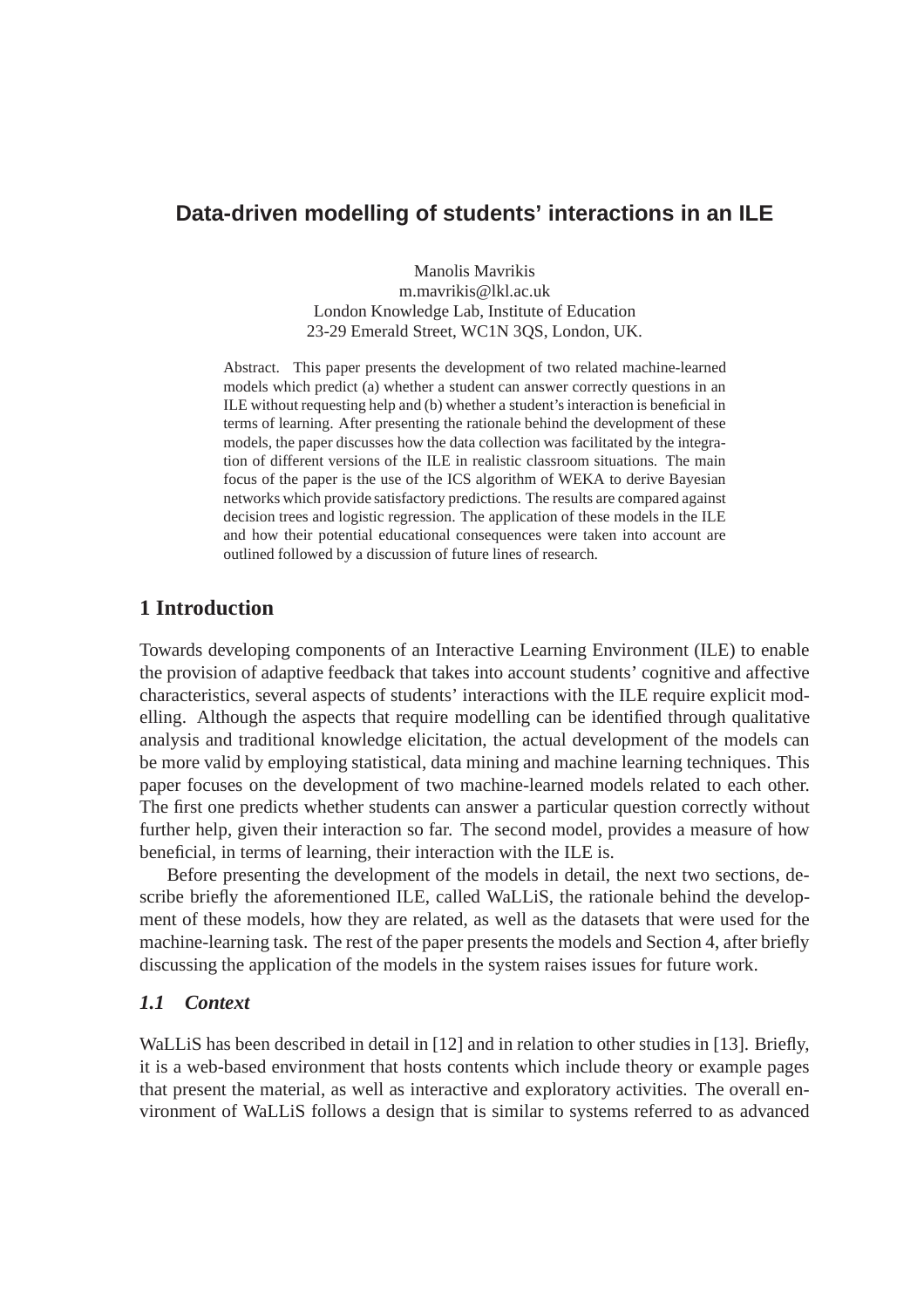eLearning environments, as they combine features of content-based approaches with adaptive educational strategies from Intelligent Tutoring Systems (ITS). Accordingly, apart from the usual components of the system that deliver the material and the tree-based navigation of the content (typical in many eLearning systems), WaLLiS incorporates a feedback frame at the bottom of the window where adaptive feedback is provided to the students.

Despite the fact that several studies with the system established its effectiveness [12], some of the students are interacting with it in ways which are not necessarily beneficial to their learning. It is often the case that the approach followed in this kind of situations is to redesign the system in ways that will prevent any undesirable behaviour [3]. However, this may introduce new problems. For example, in early versions of WaLLiS hint and solution requests were not permitted without first attempting to answer the question. This however, led students to answer randomly just to 'game the system' [3] into allowing them to request hints or solutions. Similar results from designing preventative approaches are described in [14]. Even though newly introduced behaviours can always be dissuaded, as discussed in [3], this leads to an 'arms race' where students are developing harmful (in terms of their learning) behaviours and designers are trying to stop them. On the other hand, it seems that a measure of 'desirable' interaction could empower the system with an indication of the benefit of the interaction which could be used to guide feedback provision without repeatedly redesigning the system's interaction model.

In addition, related literature [7, 15, 19] and a combination of qualitative research and statistical analysis [11, 16] indicate that part of the evidence that human tutors employ, in order to diagnose student affective characteristics (e.g. confidence, effort), comes from students' help-seeking behaviour and particularly help requests for items on which the tutors, based on the quality of previous interactions with the item under question, estimate that a student's request for help is superfluous. This suggests that a first step in predicting affective characteristics and developing a model of *beneficial interaction* is to be able to predict if a student could answer correctly without any *need for help*.

As already mentioned, rather than employing arbitrary models based on intuition, or even expert elicitation, the development of the models was data-driven. The assumption behind learning models from data is that differences in learning style, in affective characteristics and other preferences are reflected in students' interactions with the system.

#### *1.2 Datasets*

The collection of as realistic data as possible was facilitated by the iterative design methodology behind the WaLLiS project and the integration of the ILE in the teaching and learning of various courses of the School of Mathematics of the University of Edinburgh and in particular, Geometry Iteration and Convergence (GIC); a second year module undertaken by honour students. With the lecturers' agreement, the course was used as a means of conducting studies. Materials were developed for one of the last concepts taught in GIC; *conic sections*. The main reason for choosing this particular part of the course was that the materials taught were unknown to the students in advance and they constitute a rather individual unit. In addition, it was possible to establish indicators of prerequisite knowledge and opportunities to deliver part of the course solely through WaLLiS. Moreover, one of the activities (converting a conic section into its standard form), which is used for most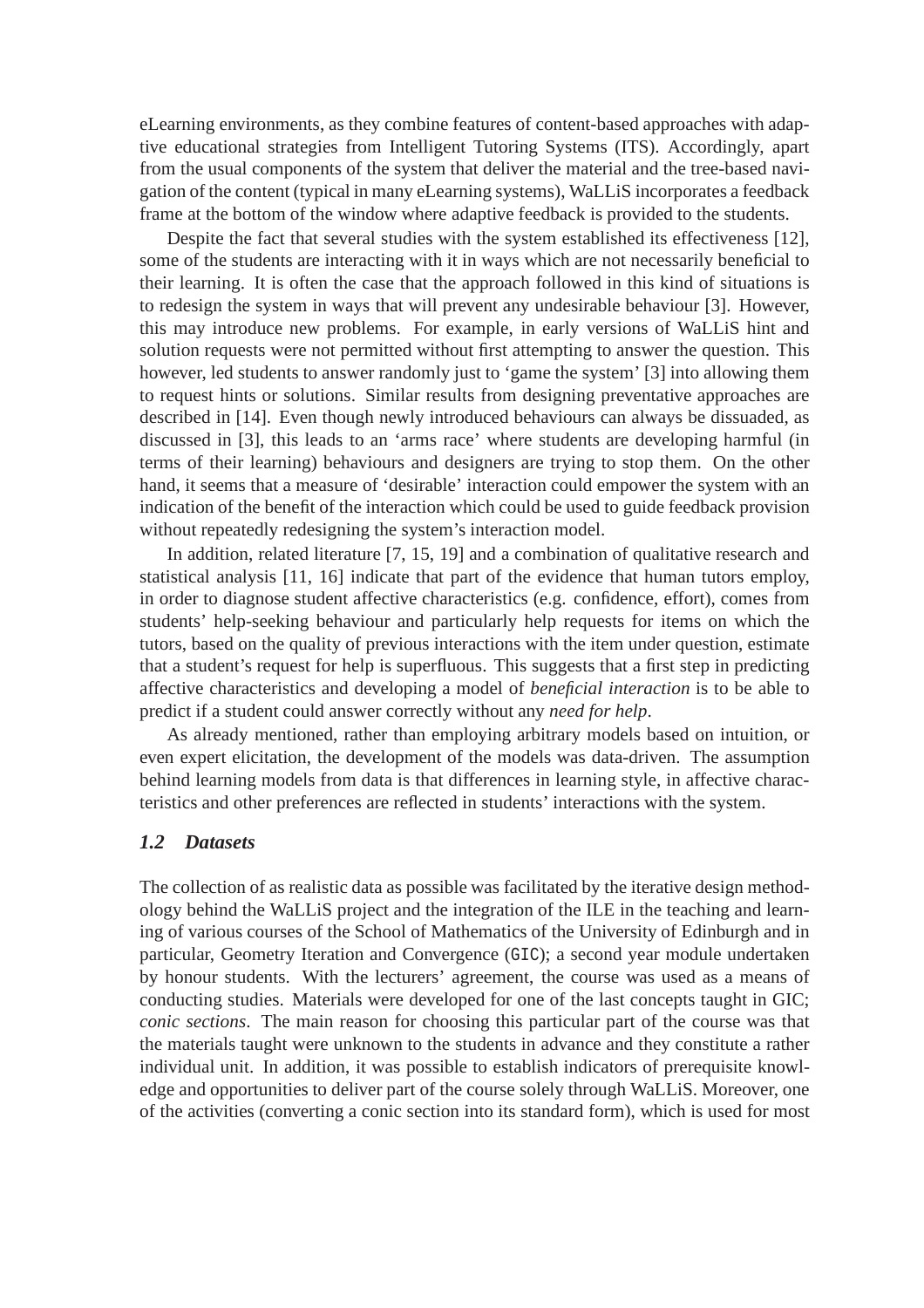of the analysis in relation to help-seeking and students' performance, was presented using a different method from course textbooks. This helped establishing that any performance results are reasonably (if not solely) attributed to the interaction with the system and not other external factors. In particular, with the collaboration of the lecturer, certain questions on the students' final exam were designed to test long-term retention.

Following an iterative design and after several successful pilot tests, three datasets were particularly useful for the machine learning analysis described in this paper. GIC03 was the first dataset collected from a formal application of WaLLiS in classroom as the sole means of teaching conic sections. The main reason behind this data collection was to perform a qualitative analysis of the way students interact and perceive the system and not to focus on learning outcomes. 126 students interacted with the system. GIC04 (133 students) and GIC05 (115 students) aimed particularly at collecting post-test results. Learning gains could be assessed by averaging (a) the students' marks on an assessment they had to complete right after their interaction and (b) their mark on a specially designed final exam.

It is evident that data collection under realistic conditions entails several challenges that result in ignoring some data, and it is worth mentioning them. Due to the way the datasets were collected (i.e. remotely over the net and not during a lab study), data can be quite noisy. The methods used for data-collection [10] are subject to bandwidth availability, appropriate security settings and other client and server-side concerns. In addition, some students did not give their consent for their data to be recorded. Data from students who did not attend the familiarisation session, and from others who have taken the course in the past were also ignored since their behaviour was quite different. After this data cleaning process the GIC03, GIC04, and GIC05 contain 106, 126 and 99 students respectively.

## **2 Predicting the necessity of help-requests**

Knowing whether a student needs help or not in a given educational situation is quite complex. In the context of educational technology this information is particularly crucial for Intelligent Tutoring Systems (ITS) [1] and definitely not a unique issue to research here. Because of its complexity, different researchers address it in different ways depending on the special characteristics of the system under consideration and the overall context. For example, in the CMU tutors (e.g., [2]) the problem is approached as an attempt to estimate the probability that a skill has been mastered (*knowledge tracing* [6]). Similarly, [5, 9, 17] describe systems where Bayesian networks are used to predict students' knowledge during their interaction. The approach presented here is different. The model predicts students' necessity to ask for help on an item given their previous interaction and it is learned based on data of all students' interactions with previous applications of the system in classroom.

As discussed in the previous Section the GIC datasets were collected from studies where students have no previous knowledge of the material. Therefore, it does not seem too bold to assume that students who do not ask for help and answer a question correctly with the first attempt have learnt either from carefully reading the material in the system or from the interaction with the related items. In other words, all other characteristics of a student being equal, similar interactions should have enabled students to answer without the need for help. The opposite is not necessarily true as individual differences between students and affective characteristics influence whether a student requests help or not.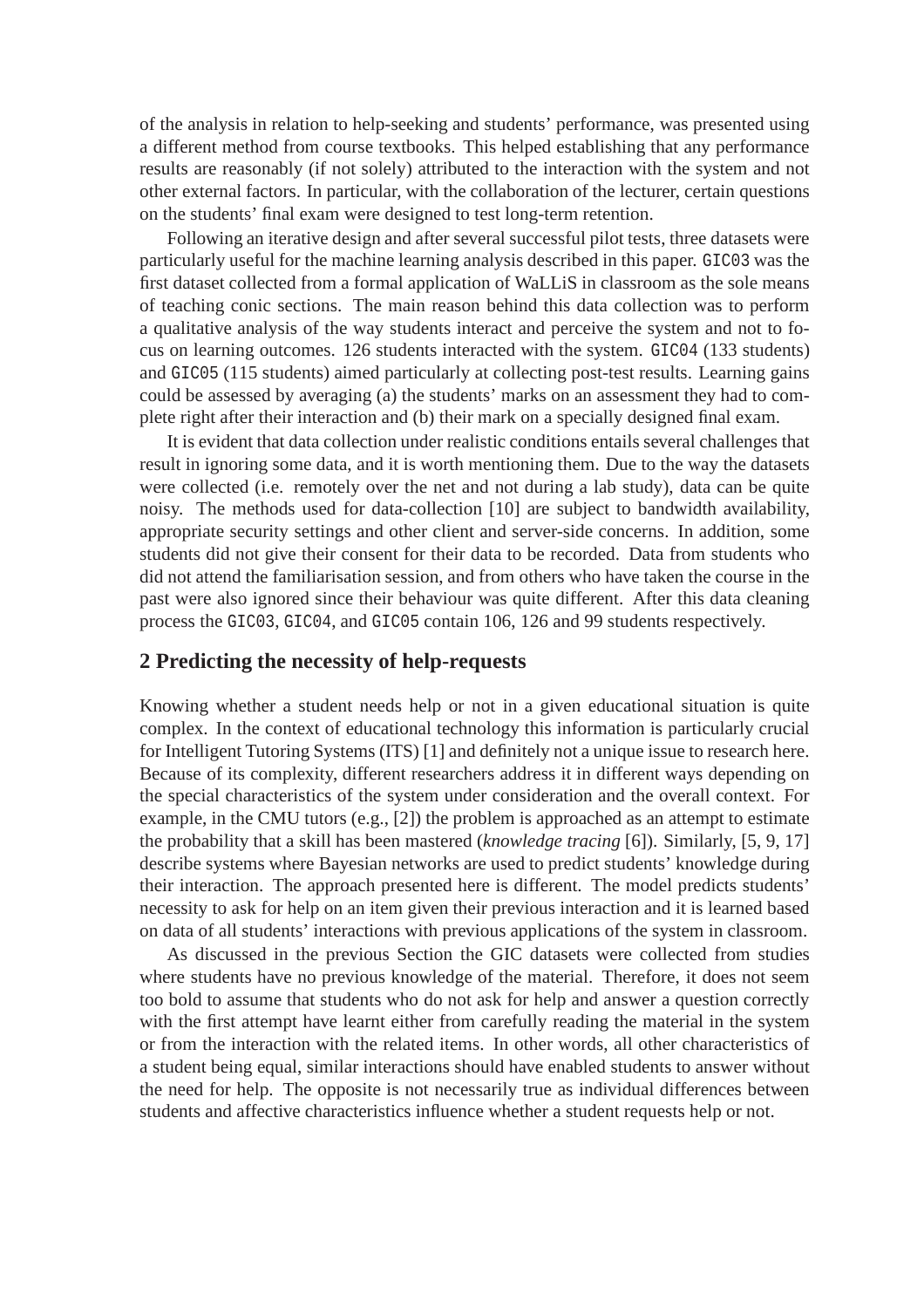Initial investigations with the GIC03 dataset as a learning set and the GIC04 as a testset, supported the claim that a machine learning algorithm (such as bayesian networks) could be used to automatically predict with reasonable accuracy whether a student's help-requests are necessary. It was decided to focus the prediction only on help requests prior to the first attempt to answer a question. Further attempts are quite complex and depend on students' understanding of the feedback, whether they read it or not and several other factors, which add noise to the prediction. Given the above assumptions and in order to learn a more accurate model from the data both the GIC03 and GIC04 datasets were used as a training set. In an attempt to have a simple model and a method that could be generalised to other courses of WaLLiS or other ILEs, only few aspects of the interaction were considered as features for the learning task. These should be available across courses in WaLLiS and are quite common in ILEs. Accordingly, vectors were constructed that contain the following variables: (a) time spent on related pages (*trp*) (b) time spent on attempt (*tsa*) (c) student previous knowledge (*prev*) (d) a rule-based measurement of the degree of 'completeness' of the goals of interactions on related pages<sup>1</sup> (*rel*) (e) difficulty of the item (*diff*) and (f) the type of the answer required (mcq, blank, matrix) (*answertype*).

The boolean class learned represents whether the student seems to be able to answer correctly without any help. Its value therefore, is FALSE when students provided completely wrong answers (not from the usual misconceptions), or answered wrongly very quickly<sup>2</sup> demonstrating, in a sense, that they only answer in order to 'game' the system into providing feedback. The value of the class is TRUE when a student's answer was correct or partially correct. Students who asked for help without an attempt were not included since there are many explanations behind this request. Using these data for the machine learning would not necessarily provide additional instances that demonstrate whether a student really needed help or not. All the above restrictions resulted in a set of 1230 instances (the class of 429 of which was FALSE). The next step was to choose the exact modelling method. Preliminary investigations with cross-fold validation suggested that from all the approaches attempted (decision trees, Bayesian network, classification via regression) the Bayesian network and the decision tree were the most accurate ones with no significant differences. The Bayesian network (BN) approach was preferred mainly because the nature of the prediction is highly probabilistic. In addition, a BN is the perfect candidate for employing its outcomes in a larger evidence-based probabilistic framework.

In WEKA [20], learning a BN is considered as a learning task of finding an appropriate classifier for a given dataset with a class variable and a vector of attributes [4]. The learning is a two stage process of first finding an appropriate network structure and then learning the probability tables. There are several approaches for learning the structure of the network. *Conditional independence test based structure learning* approaches stem from the need to uncover causal structure in the data [4] and consider the task as an attempt to learn a network structure that represents the independencies in the distribution that generated the data. Although directed edges in a network do not necessarily represent causal effects, the

<sup>&</sup>lt;sup>1</sup>This was based on intuition and expert knowledge elicitation from the course lecturer.

<sup>&</sup>lt;sup>2</sup>The time to answer was discretized following a technique similar to the one presented in [8]. The number of breakpoints was chosen empirically in an attempt to maintain the proportionality of a normal distribution and the notion of the fuzzy linguistic variables ("very quickly", "quickly" etc.). Accordingly, the breakpoint for "very quickly" was  $z \le -1.28$ .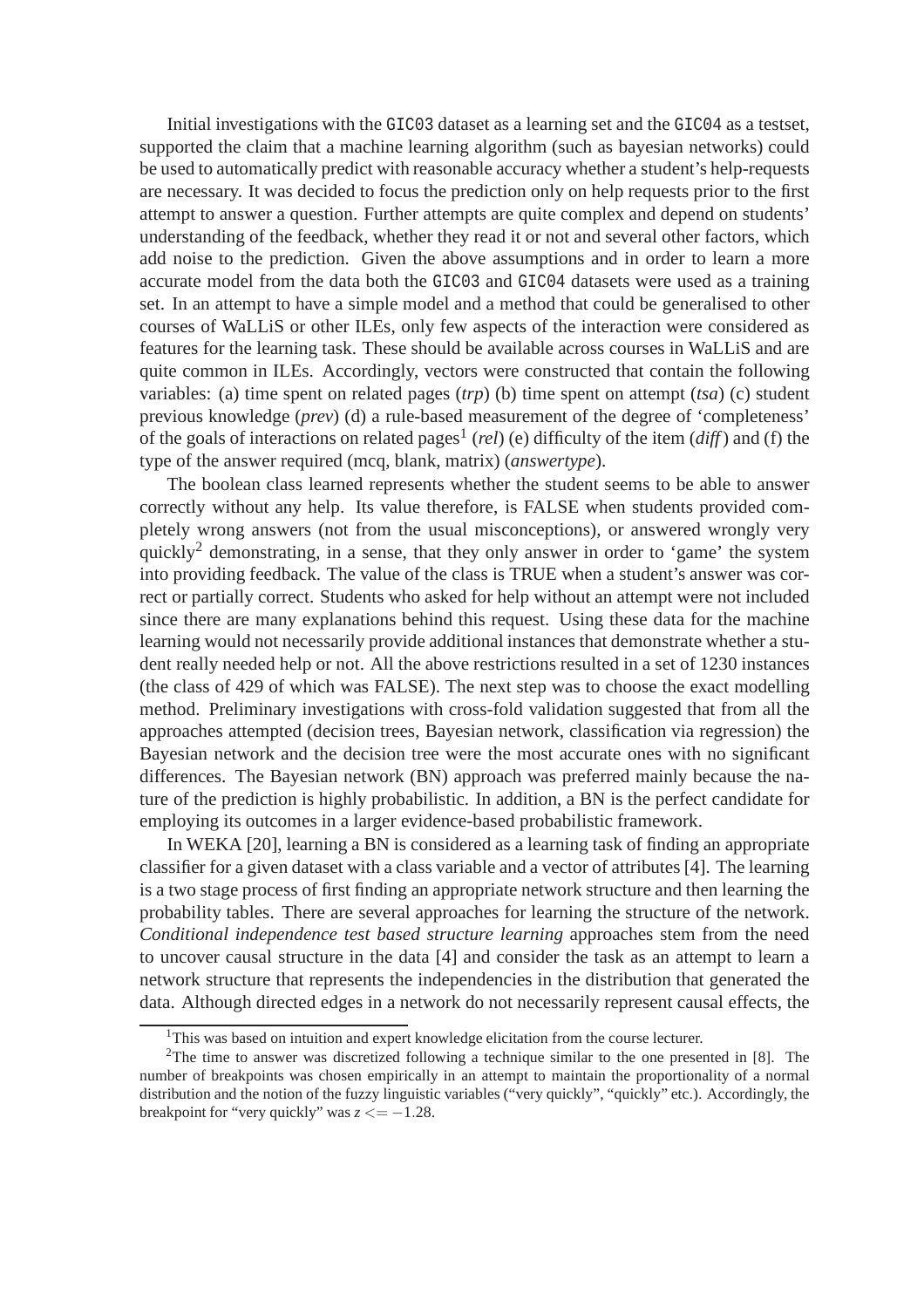

|      |          | <b>BayesNet</b> |             | J4.8  |       |  |  |
|------|----------|-----------------|-------------|-------|-------|--|--|
|      |          | Cross           | <b>Test</b> | Cross | Test  |  |  |
| ecal | accuracy | 67.64           | 66.52       | 65.84 | 64.05 |  |  |
|      | Kappa    | 0.32            | 0.32        | 0.30  | 0.23  |  |  |
|      | True     | 0.74            | 0.77        | 0.71  | 0.72  |  |  |
|      | False    | 0.61            | 0.56        | 0.59  | 0.50  |  |  |

**Figure 1. Bayesian network predicting the necessity of help-requests**

**Figure 2. Accuracy, Kappa statistic and recall values for two different techniques**

ICS algorithm [18] as implemented in WEKA [20] starts from a complete undirected graph for each pair of nodes, it considers subsets of nodes that are neighbours to the pair. If an independence is identified, the edge between the pair is removed from the network structure and the arrows are directed accordingly (i.e., from each node of the pair to the node that justified the removal of the link). In order to direct any remaining arrows, common sense graphical rules are applied (see [18] for details).

The conditional independence tests of ICS left out the variable answertype from the model as irrelevant. Feature selection (FCBF [22]) also confirmed the relevance of all variables apart from answertype. The final model learned appears in Figure 1. To evaluate the result, the GIC05 dataset (with 590 instances) was employed as a testset (see accuracy report in Figure 2). Further investigation with the data showed that splitting them and considering a different model for every item improves the results substantially (an average of 68.367% accuracy for all items). The main reason behind this, is the fact that some of the variables do not play the same role in every item (for example, the influence of the related items page is not always the same on subsequent items) and therefore, one model cannot accommodate all the items. This process simplified the models considerably and therefore, these separate models were preferred for the actual implementation.

After the implementation of the BN, further investigation with the data revealed that logistic regression is slightly more accurate in certain cases for predicting the need for help (on average it has accuracy 68.92% against the testset and for the model that combines all items 69.89%). Although, as in any model, further investigation and research could improve its accuracy, the model was considered adequate for implementation and further testing. The prediction was employed as a feature in subsequent research related to affective characteristics (see [13]) and plays a particular role as a feature in the machine-learned model described in the next section. The application of the model and how the results could be improved and automated are further discussed at Section 4.

## **3 Predicting the benefit of students' interactions**

Similar to the prediction of unnecessary help-requests, the problem of measuring the benefit of students' interactions in terms of learning is also quite complex and not unique to the research here. Consistent with the choices described in the previous section, the approach taken was to develop a model based on data from all students' interactions with previous applications of the system, correlated with their answers in post-test questions linked to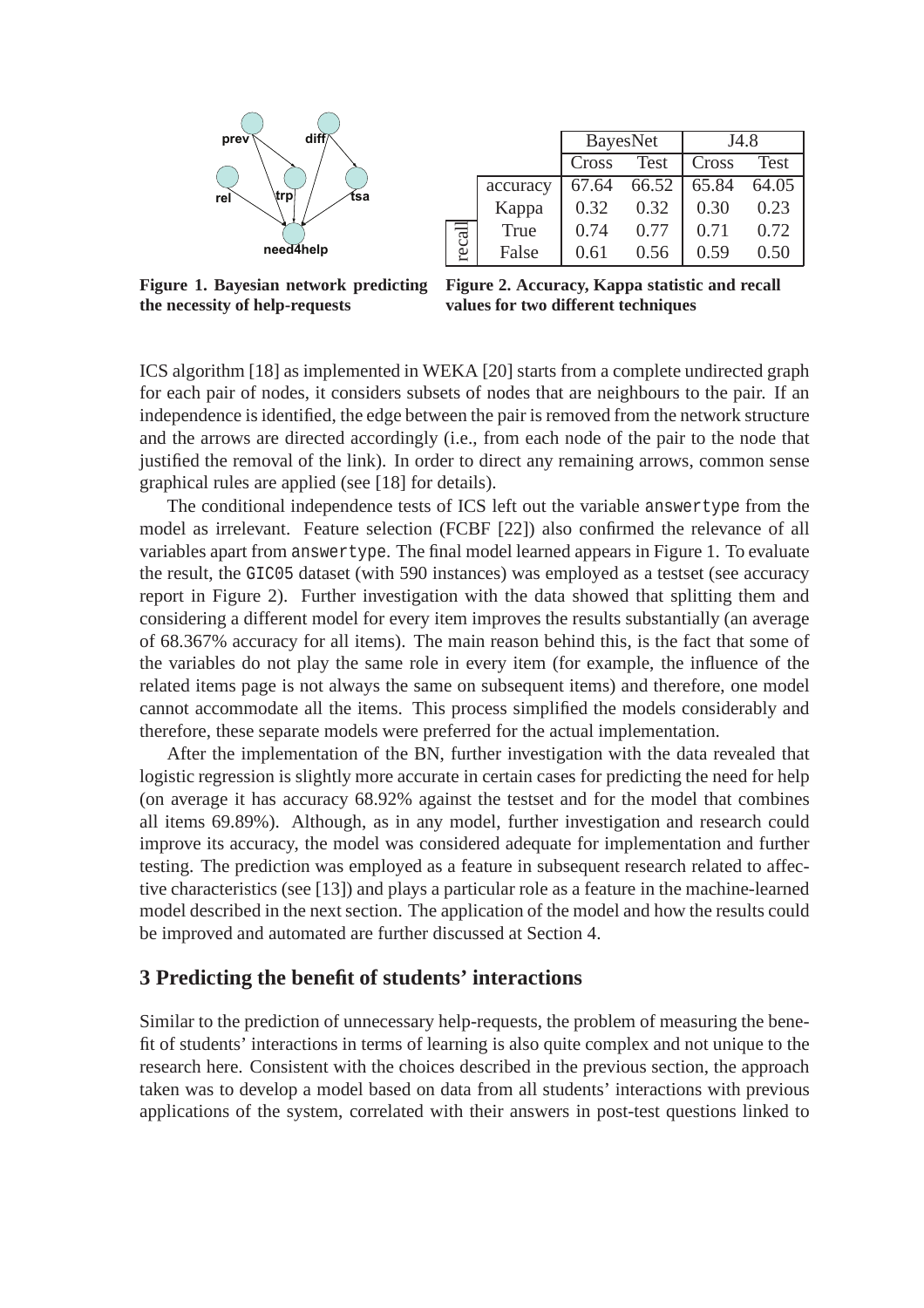#### **Table 1. Features considered for learning the model of beneficial interaction**

- 1. Help frequency. 2. Error Frequency
- 3. Tendency to ask for help rather than risk an error  $\left(\frac{help}{errors+help}\right)$  as defined in [21])
- 4. No need for help but help requested (according to Section 2) (true/false)
- 5. Answertype the type of the answer required (mcq, blank,matrix,checkbox)
- 6. Previous attempts in items related to the current skill

If this was the student's first opportunity to practice this skill,  $-1$ .

If no previous attempt was successful, 0.

Otherwise, a measure of the degree of completeness of the goals of the related item (if there was no related item on the system the standardised score of their exam in the prerequisite of this skill)

- 7. Time in standard deviations off the mean time taken by all students on the same item.
- 8. Speed between hints The Mahalanobis distance of the vector of times between hints from the vector of mean times taken by all students on the same hints and item<sup>3</sup>.
- 9. Accessing the related example while answering (true/false)
- 10. Self-correction (true/false)
- 11. Requested solution without attempt to answer (true/false)
- 12. Reflection on hints (defined as the time until next action from hint delivery) (calculated similarly to 8 using again the Mahalanobis distance).
- 13. The number of theoretical material lookups that the student followed when such a lookup was suggested by the system (-1 if no lookups were suggested)

specific items in the system. In order to decide the features for the machine learning a combination of qualitative and exploratory analysis was performed (for details see [11]). Based on the results and driven by the predictive power that similar features had in other related research (e.g., [1, 3]) the variables that appear in Table 1 were considered important.

The boolean class learned represents whether a student answered correctly the related post-test question. To achieve a mapping between the actions in the system and the answers in the post-test question the answers are assessed across 4 basic skills that have a direct correspondence with the steps of questions in WaLLiS . In the cases where students did not answer parts of the questions, the missing answers are considered as wrong (i.e. the boolean variable is FALSE). In addition, in average 8 students in every dataset did not interact with certain steps or whole items in WaLLiS and therefore their data were excluded. In fact, most of these 26 students did not attempt to answer the post-test question and the few who did provided wrong answers. This resulted in 472 instances from GIC04, 352 from GIC05.

For similar reasons as the ones described in the previous section, BNs were preferred. Informal comparisons with decision trees established that they had similar accuracy. Whilst

<sup>&</sup>lt;sup>3</sup>The Mahalanobis distance is used in the place of the traditional Euclidean distance. It utilises group means and variances for each variable as well as the correlations and covariance of the data set. It is usually used as a metric to test whether a particular instance would be considered an outlier relative to a set of group data. Formally, the distance of a vector  $x = (x_1, x_2,...,x_n)^T$  from another vector,  $y = (y_1, y_2,...,y_n)^T$  is defined as  $D(x) = \sqrt{(x-y)^T \Sigma^{-1} (x-y)}$  where  $\Sigma$  is the covariance matrix.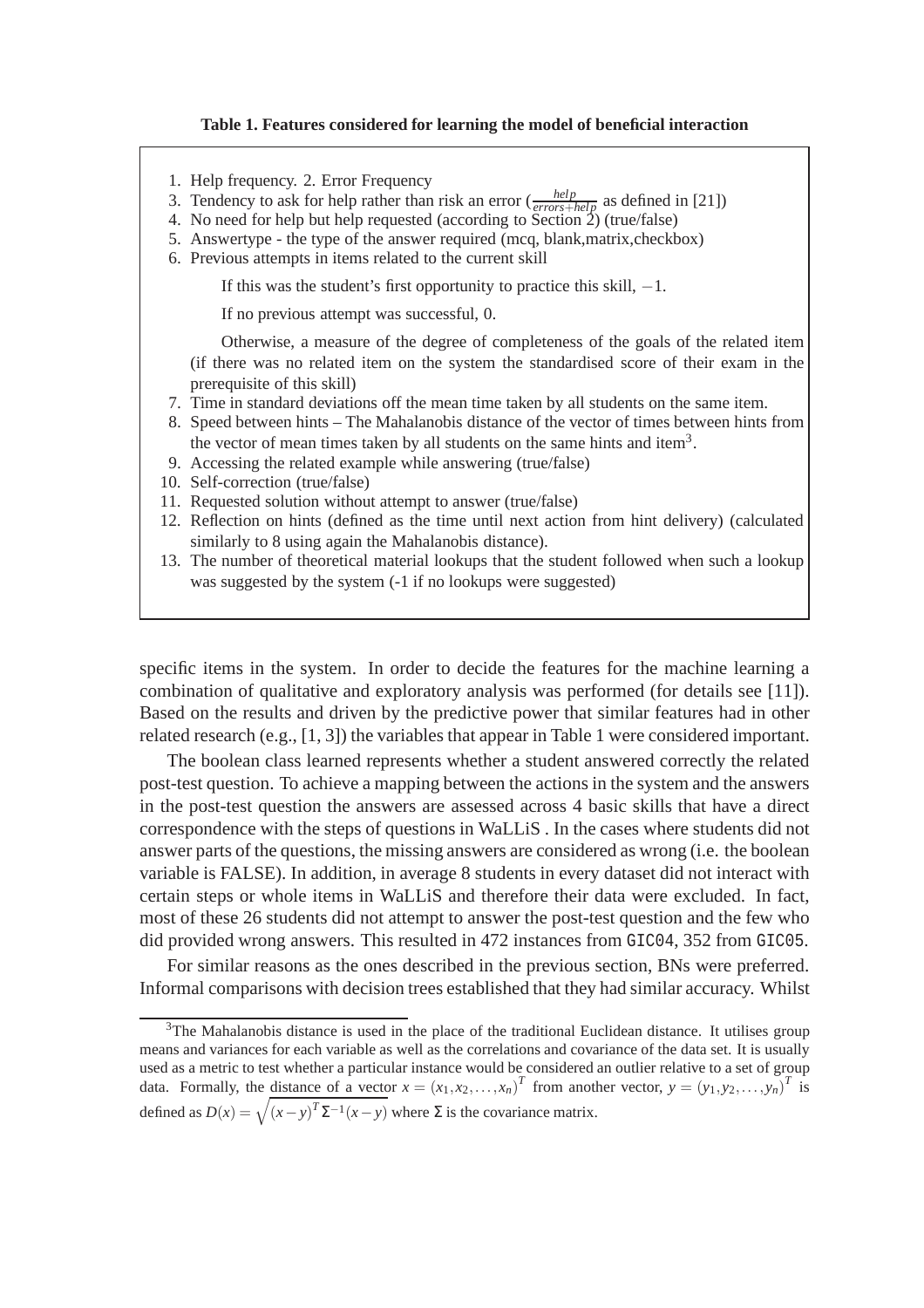**Table 2. Variables after feature selection from Table 1**

- 1. Tendency for help
- 2. Need for help
- 3. Self-correction
- 4. Example access
- 5. Average reflection time
- 6. Speed for hints
- 7. Error frequency

**Table 3. Classification accuracy and Kappa statistic for Bayesian networks and tree induction to predict beneficial interaction**

|        |          | <b>BayesNet</b> |                 | J4.8   |             |
|--------|----------|-----------------|-----------------|--------|-------------|
|        |          | Cross           | <b>Test Set</b> | Cross  | <b>Test</b> |
| recall | accuracy | 70.112          | 68.234          | 66.517 | 65.843      |
|        | Kappa    | 0.401           | 0.364           | 0.318  | 0.313       |
|        | True     | 0.726           | 0.726           | 0.714  | 0.686       |
|        | False    | 0.672           | 0.623           | 0.605  | 0.626       |

implementing a model based on decision trees would have increased the flexibility when providing feedback, it is not clear if communicating to the students the reasons behind the ineffective interaction, would have any effect, particularly if one takes into account that in more than 30% of the cases the system could be wrong. In addition, in future implementations, this prediction could be used as part of the evidence for a holistic framework.

To learn the BN the ICS algorithm of Weka was employed again and to facilitate the algorithm's search feature selection is also employed in advance to remove irrelevant and redundant features. Although (as expected) the same more or less accuracies and structure was learned over the complete set of features, simpler models are always preferred. In fact, the simplified model achieved better accuracy on a 10-fold cross validation check and slightly better accuracy on the test set. By removing redundant features the remaining ones were easier to comprehend. This allows a more sensible ordering of the variables, which can effect the search for the structure of the ICS algorithm. Finally, the process with feature selection was significantly faster. In this case, since all the analysis was performed offline, and the models were implemented prior to their integration with the system, this is not really relevant. However, if the techniques reported here are automated to enable the system to learn while more students work with it, online speed will become a more critical factor. The list of reduced variables is shown in Table 2 and the final model in Figure 3. Its accuracy report, as well as comparisons with decision trees are presented in Table 3.

Logistic regression was tested again after the implementation of the BN. It provides an accuracy of 70.34% against the testset and although it not a significant improvement it is definitely worth considering in the future. The next section describes how the two models described were employed when redesigning WaLLiS and future work for improving them.

#### **4 Application and Future Work**

As discussed in the Introduction the necessity behind the development of the two models was established through qualitative research aiming to improve WaLLiS by taking into account students' affective characteristics. In particular, as presented in [13], the two models are interrelated as the prediction of the necessity of help requests appears in rules related to affective factors (particularly effort) but also the model of beneficial interaction seems to have the potential to model tutors' decisions and feedback.

The immediate benefit of the two models was to empower the system with a measure-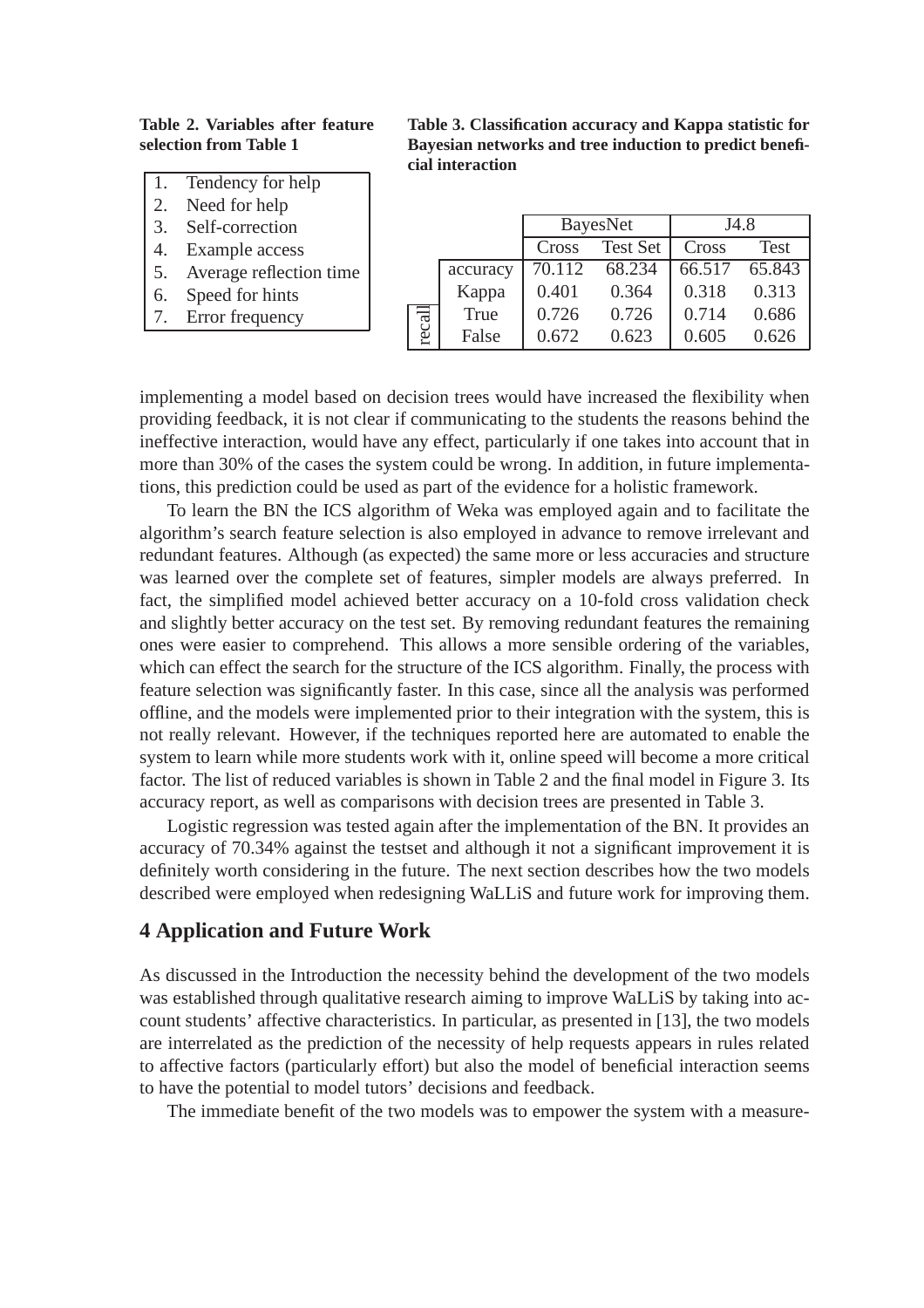

**Figure 3. Bayesian Network for predicting beneficial interaction**

ment of desirable interaction on the basis of which feedback, interventions and suggestions for studying further material can be provided. The two models were implemented (using JavaBayes<sup>4</sup>) as part of a diagnostic agent the outcomes of which are taken into account by the system's feedback mechanism in order to adapt its actions. Accordingly, when students are asking for suggestions on what to study next, the prediction of beneficial interaction is employed assisting the system to prioritise the available items for the student. In other cases students may have just completed an item but because of the way they interacted with it, the model predicts a low benefit of their interaction. The system then suggests they try the exercise again. The prediction is also employed when students are asking for suggestions within an item rather than a specific hint on a step. If the prediction is high, a positive comment is provided followed by an encouragement to complete the remaining items (if any) before moving on to the next activity. Otherwise, they are reminded of the goals of the exercise they are interacting with and are encouraged to complete the current item first. When requesting specific hints in steps, the prediction for the necessity of help-requests is used but it does not play a direct role. In other words, it does not prevent students for asking help but it plays an indirect role in the model of beneficial interaction.

Future work will focus into improving the models. The separation of the models by items seems to be against the long-term goal of coming up with one model that could be used in other lessons. On the other hand, the methodology for building it can be used in other contexts especially if it is automated allowing the system to learn and improve itself while it is used rather than when offline. Also, it was discussed that logistic regression seems to provide better accuracy and therefore future work will investigate its implementation. Logistic regression is not only more straightforward to implement but it can also provide the probabilistic framework needed to deal with the uncertain nature of the predictions. In addition, it is worth observing that the prediction from the model of beneficial interaction can in its turn be used as a feature in the model for the necessity of help requests in the place of the *rel* variable thus avoiding the use of the subjective rule-based measurement and relying to the more valid model learned from data.

The development of the models introduced a qualitatively different interaction. Therefore, future work will focus on evaluating the different decisions and the impact they may

<sup>4</sup>http://www.cs.cmu.edu/ javabayes/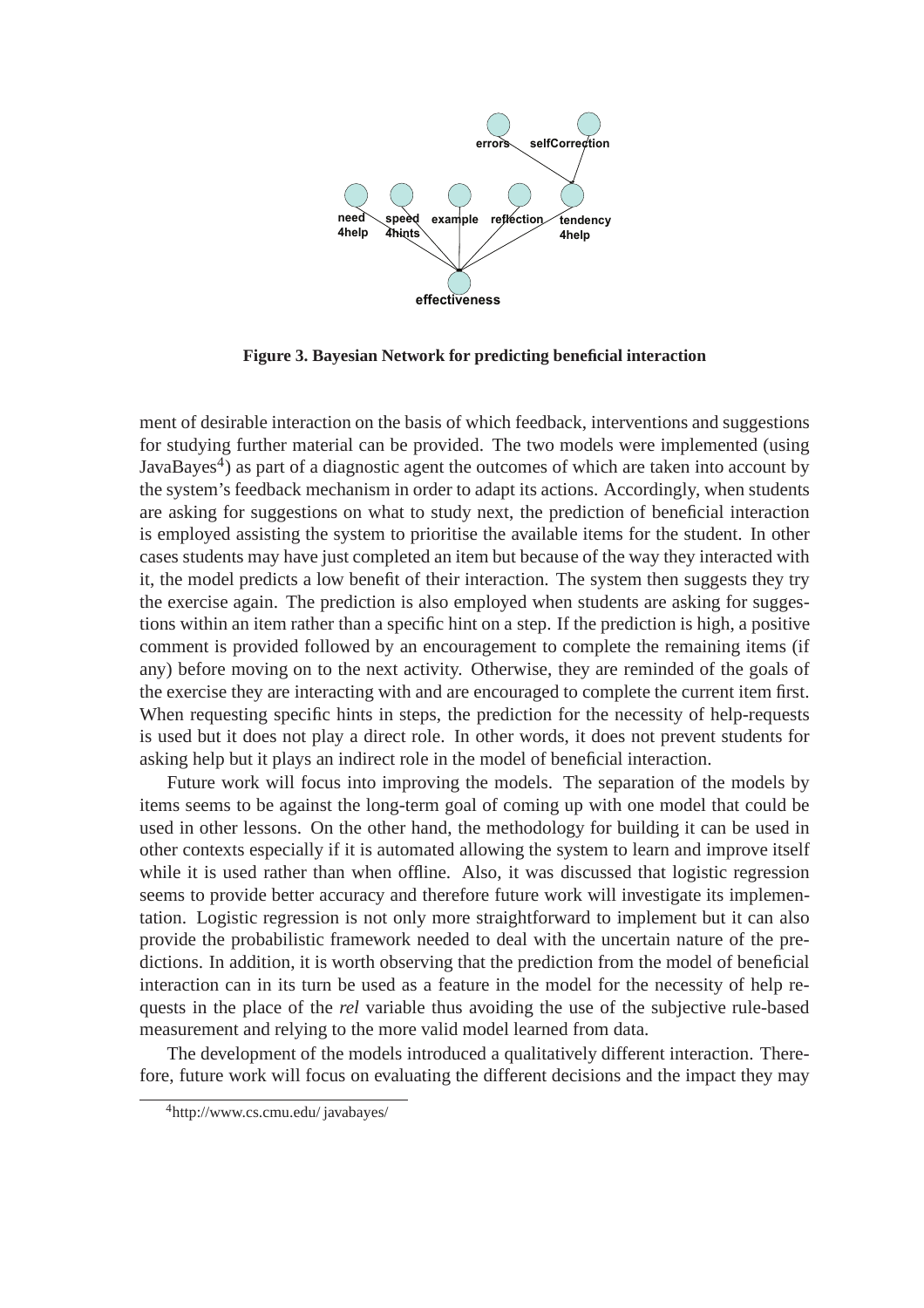have in students' learning. The design choices for the feedback mechanism are already influenced by the accuracy and the probabilistic nature of the prediction. As also discussed in [1, 3], The approach taken should not be too intrusive (e.g., interrupting students' work in order to provide feedback) nor preventative (e.g., preventing them from asking help). In particular, if one takes into account that in around 30% of the cases the model could be wrong it is obvious, but paramount, to use these predictions in a way that has the least negative educational consequences. The question is how to strike a balance between an approach that utilises the predictions from the models in an informative way and a more preventative approach that may be required in some cases. In the cases where communicating this information with the student becomes problematic, models such as the ones developed here could have other applications. For example, the prediction of the benefit of the interaction could be used in open-learner modelling or in classroom environments to provide useful information for teachers on the basis of which they can act.

Finally, it is worth considering in more detail the evaluation of the models, since they influence the judgements on the validity of the results. In the case of the models presented here, an average of 70% was considered satisfactory because of the design choice in relation to not following a preventative approach. A suggestion of repeating an exercise, even when given under false evidence, is probably not that problematic compared to not allowing students to request help just because the system thinks (sometimes wrongly) that their request is superfluous. Therefore, in Educational Data Mining, it is worth taking into account the nature of the data and the 'cost' of true or false positives rather than evaluating them out of context. Given the availability of data that include students' performance, future work will focus on taking more informed decisions about the models and the appropriate actions of the system in terms of being detrimental to students' learning.

**Acknowledgments** The work presented here is part of the author's PhD research, partially funded by The University of Edinburgh. The author would like to thank Antony Maciocia for the general support throughout this research and in particular for the access to the GIC classrooms that made the data collection possible. Also, Ryan Baker and the members of the WEKA mailing list for discussions related to the data mining tools employed.

## **Bibliography**

- [1] Aleven, V. and Koedinger, K. (2000). Limitations of student control: Do students know when they need help? In *ITS*, volume 1839 of *LNCS*, pages 292–303.
- [2] J. R. Anderson, A. T. Corbett, K. R. Koedinger, and R. Pelletier. Cognitive tutors: Lessons learned. *The Journal of the Learning Sciences*, 4(2):167–207, 1995.
- [3] R.S. Baker, A.T. Corbett, K.R. Koedinger, and A.Z. Wagner. Off-task behavior in the cognitive tutor classroom: When students "game the system". In *Proceedings of ACM CHI 2004 Conference on Human Factors in Computing Systems, 24-29 April 2004, Vienna, Austria*, pages 383–390. ACM Press, New York, 2004.
- [4] R.R. Bouckaert. Bayesian networks in Weka. Technical report, Computer Science Department University of Waikato, 2004.
- [5] C. Conati, A. Gertner, K. VanLehn, and M. Druzdzel. On-line student modeling for coached problem solving using bayesian networks. In A. Jameson, C. Paris, and C. Tasso, eds, *User Modeling: Proceedings of the 6th International conference*, 1997.